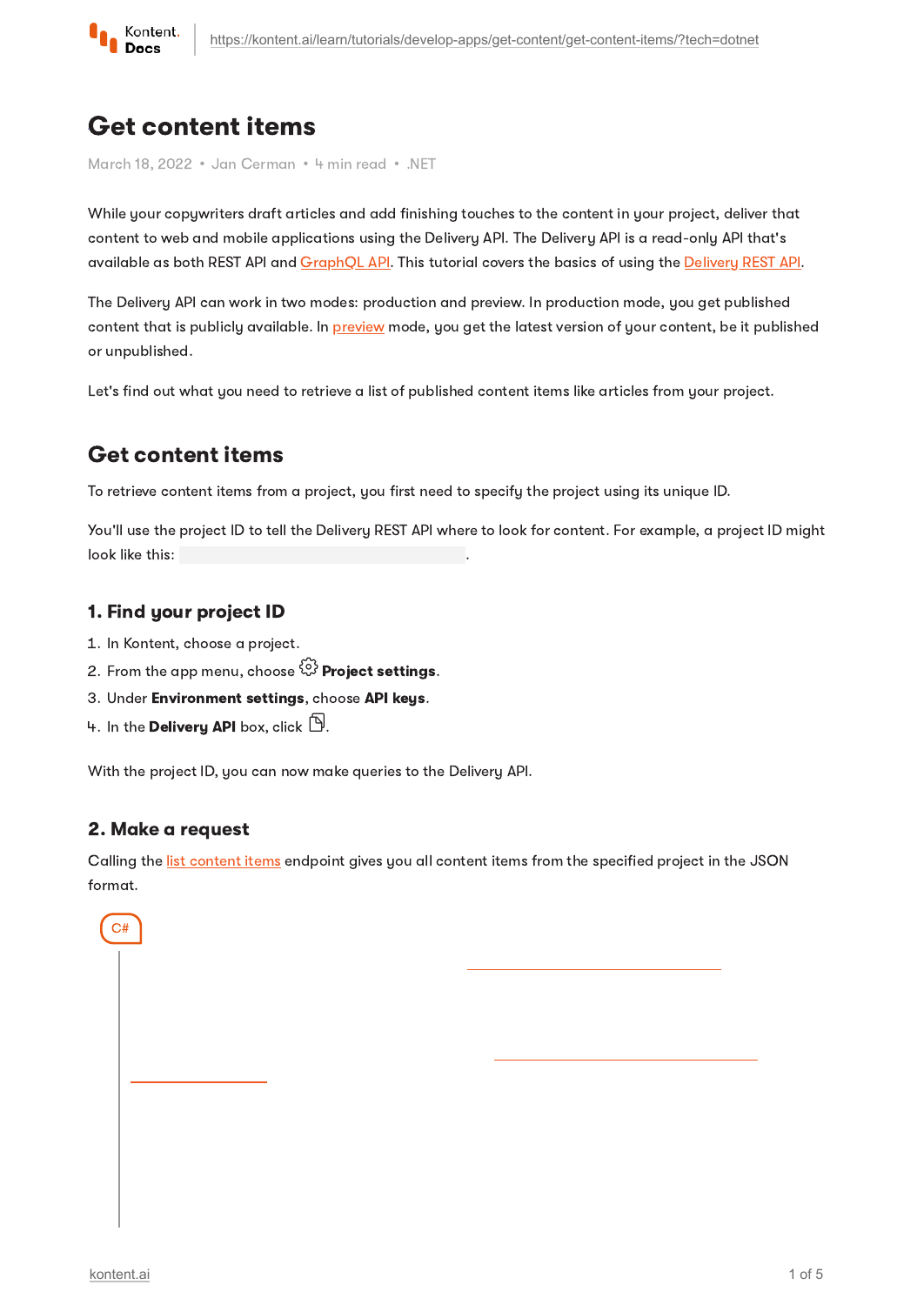

Note that recently published items may appear in the Delivery API after a slight delay.

#### $\bigcirc$  Paging the results

If you don't need all content items at once, you can tinker with the paging by specifying the and query parameters.

For example, calling the endpoint with the query parameters sets the page size to 3 and gives you the third page.

## Filter content items

Now that you can get all content items from your project, you need to filter them to get only a specific few. In this example, you'll retrieve articles. These are the content items based on the Article content type.

### 1. Find codenames

To move any further, you need to find the codename of the Article content type.

Codenames are alphanumeric identifiers of objects in Kontent. Codenames are initially [generated](https://kontent.ai/learn/tutorials/manage-kontent/content-modeling/create-and-delete-content-types/#a-edit-codenames) from the object's name, like content item name, when it's saved for the first time.

You can copu codenames bu clicking  $^{\text{\tiny (\#)}}$  near the name of a content tupe, content element, or other objects in your project. For example, the find the codename of a content type named Article, go to Content model > Content types > Article >  $\{ \pm \}$ . **Quick facts about codenames**<br>Codenames are alphanumeric id<br>from the object's name, like cont<br>apply codenames by clicking  $\frac{1}{2}$ <br>oject. For example, the find the c<br>it tupes > Article >  $\frac{1}{2}$ .

Example: Displaying the codename of the Article content type.

Once you have the codename (in this case ) you can use it to filter the requested content items by their type.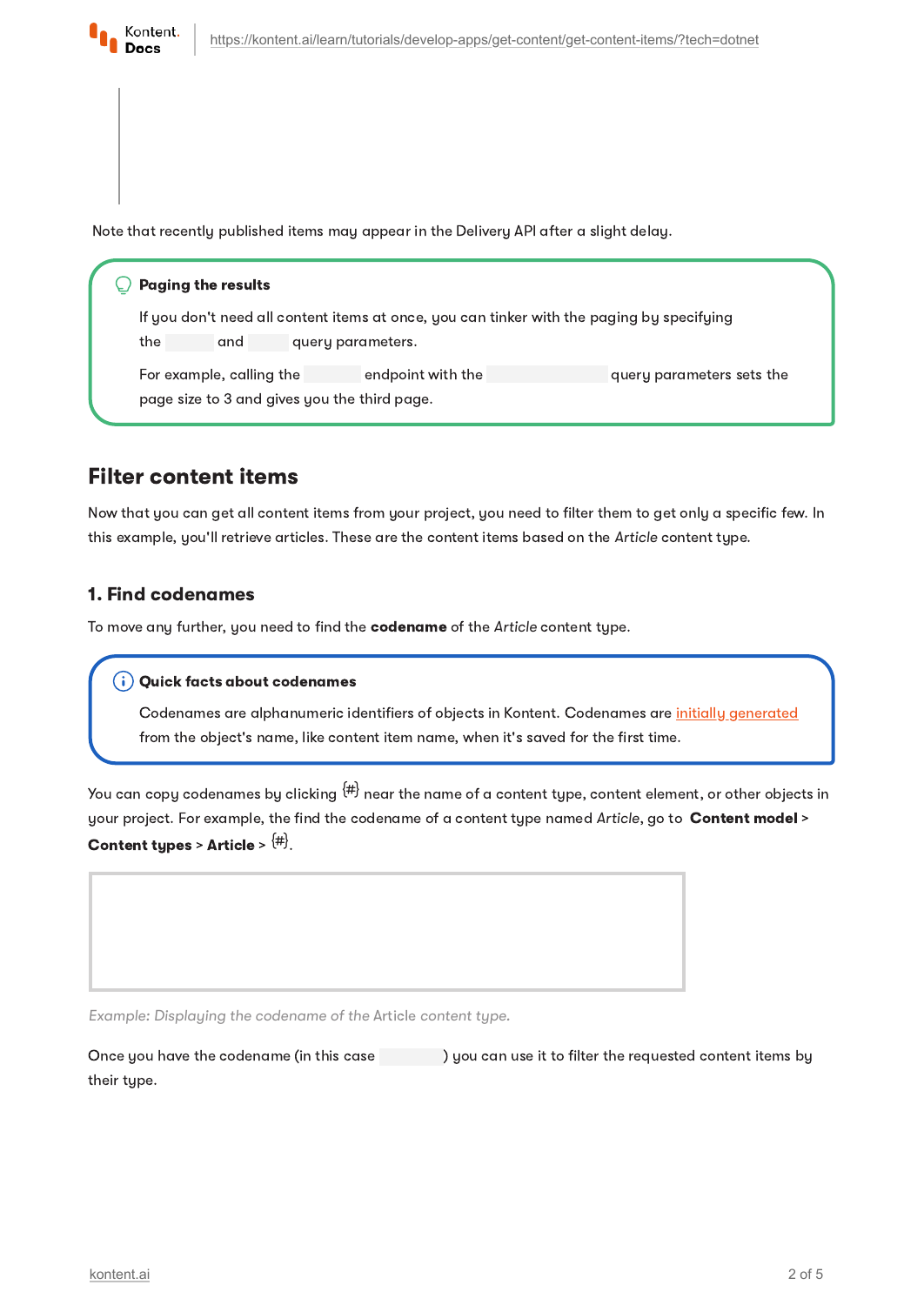

## 2. Filter by codenames

The information about a content item's type is stored in the content item's System object, specifically, in its property. The System object contains metadata about the content item such as the last content modification date, language, collection, and more.

|  | <b>JSON</b> |  |
|--|-------------|--|
|  |             |  |
|  |             |  |
|  |             |  |
|  |             |  |
|  |             |  |
|  |             |  |
|  |             |  |
|  |             |  |
|  |             |  |

To filter the content items by type, you need to compare the value in the system property to using the following notation: . Any content items that are not based on the Article content type will be omitted from the response.

C#

The value comparison is done using the equals operator.

**Tip:** Check out more [examples](https://kontent.ai/learn/tutorials/develop-apps/get-content/filter-content-items-examples/) of filtering content with the Delivery APIs.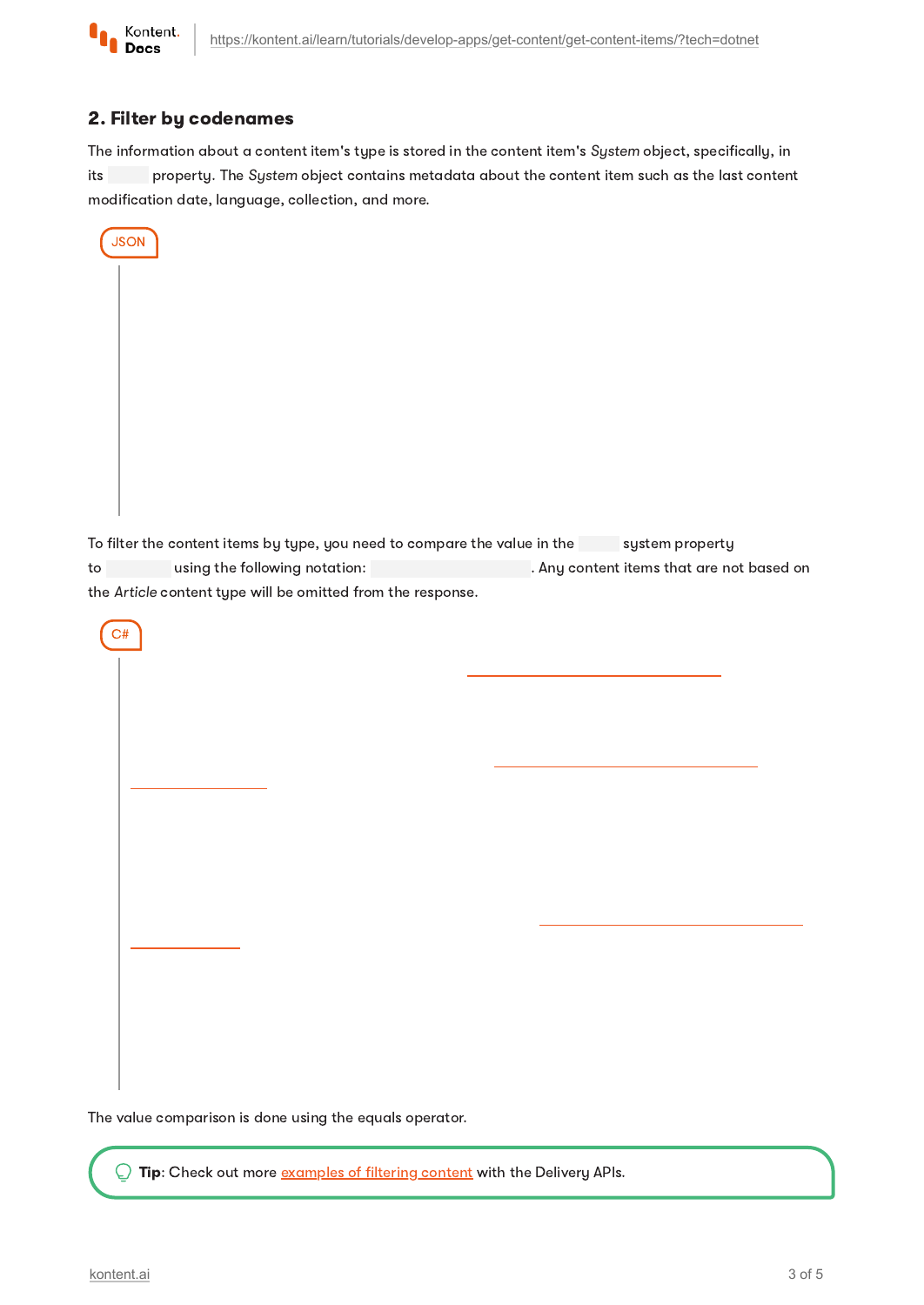

# Order content items

The Delivery API sorts content items alphabetically by their codenames by default. But with content like articles, you usually want to retrieve and display them in a certain order and get, for example, only three latest articles from your project.

When getting lists of content items, you can specify their order by using the query parameter. The value of the query parameter must be in the following format: Where the value specifies either a System property (such as ) or a content element within a content item (such as ). For instance, if you don't specify the order when retrieving content, it is the equivalent of adding the state of the your query.

To get three latest articles from your project, you need to provide the following query parameters:

| $-$ specifies the content type of the content items.                                    |
|-----------------------------------------------------------------------------------------|
| - sets the number of content items to return (sometimes also referred to as page size). |
| $-$ sorts the content items by last modification date in descending                     |

order.

 $C#$